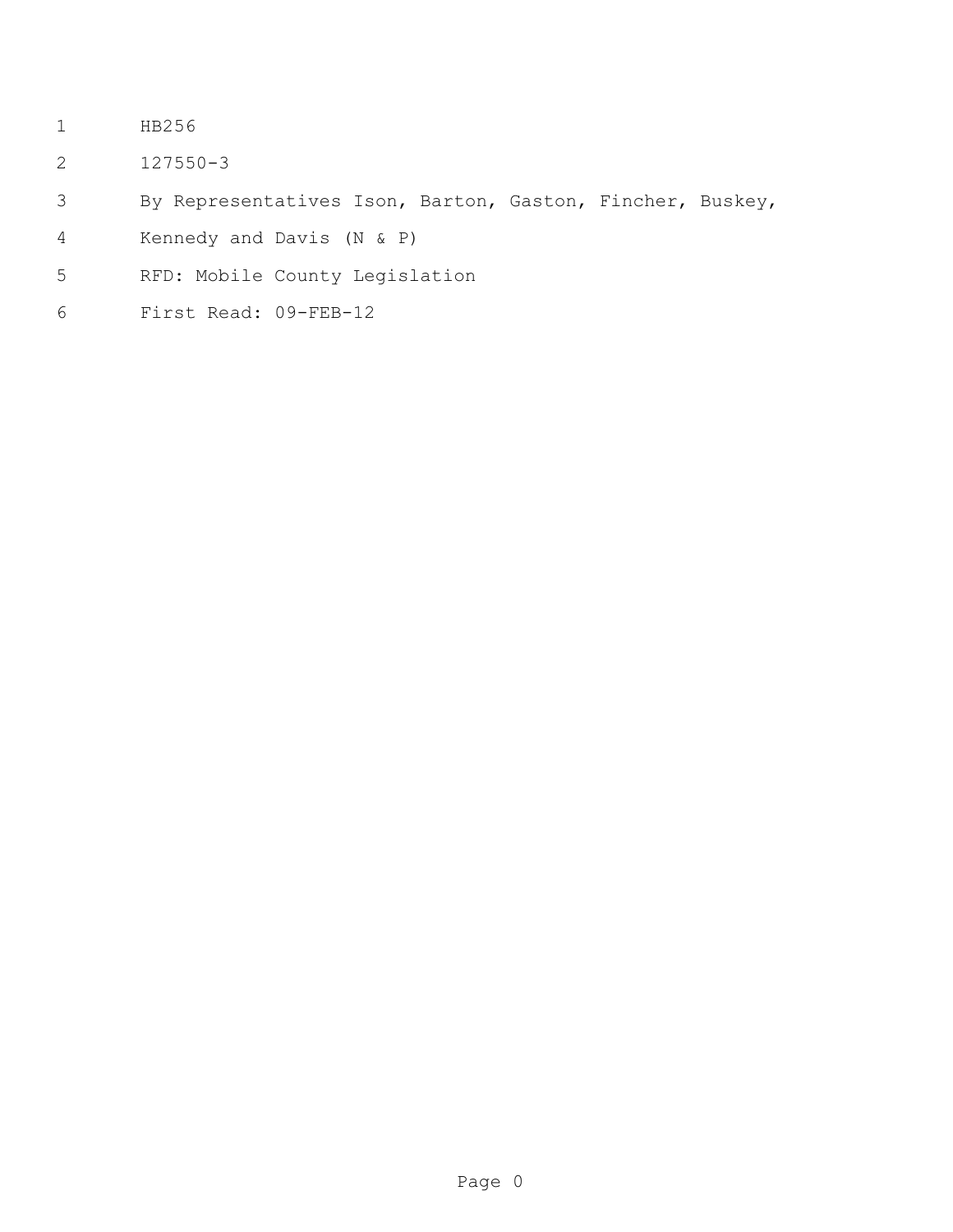HB256

| $\mathbf 1$  |                                                                |
|--------------|----------------------------------------------------------------|
| $\mathbf{2}$ | ENROLLED, An Act,                                              |
| 3            | Relating to Class 2 municipalities; to amend Section           |
| 4            | 11-44C-22, Code of Alabama 1975, to provide further for the    |
| 5            | setting of the date for special elections to fill certain      |
| 6            | vacancies on the council.                                      |
| 7            | BE IT ENACTED BY THE LEGISLATURE OF ALABAMA:                   |
| $8\,$        | Section 1. This act shall apply only in Class 2                |
| 9            | municipalities.                                                |
| 10           | Section 2. Section 11-44C-22 of the Code of Alabama            |
| 11           | 1975, is amended to read as follows:                           |
| 12           | $"$ \$11-44C-22.                                               |
| 13           | "Vacancies of any nature in the council, other than            |
| 14           | those occurring less than one year prior to the date of the    |
| 15           | next regular council election, shall be filled by special      |
| 16           | elections to be held for that purpose, the dates of which      |
| 17           | shall be set by the council at the next regular meeting or any |
| 18           | subsequent meeting of the council after such vacancy occurs,   |
| 19           | such dates to be set no later than 120 nor less than 60 days   |
| 20           | after the occurrence of such vacancies. Such elections shall   |
| 21           | be held in the same manner and subject to the same procedures  |
| 22           | as regular council elections and the person so elected shall   |
| 23           | hold office for the remainder of the unexpired term. Such      |
| 24           | election shall be held in conjunction with a general, special  |
| 25           | or constitutional election, if any falls within the period     |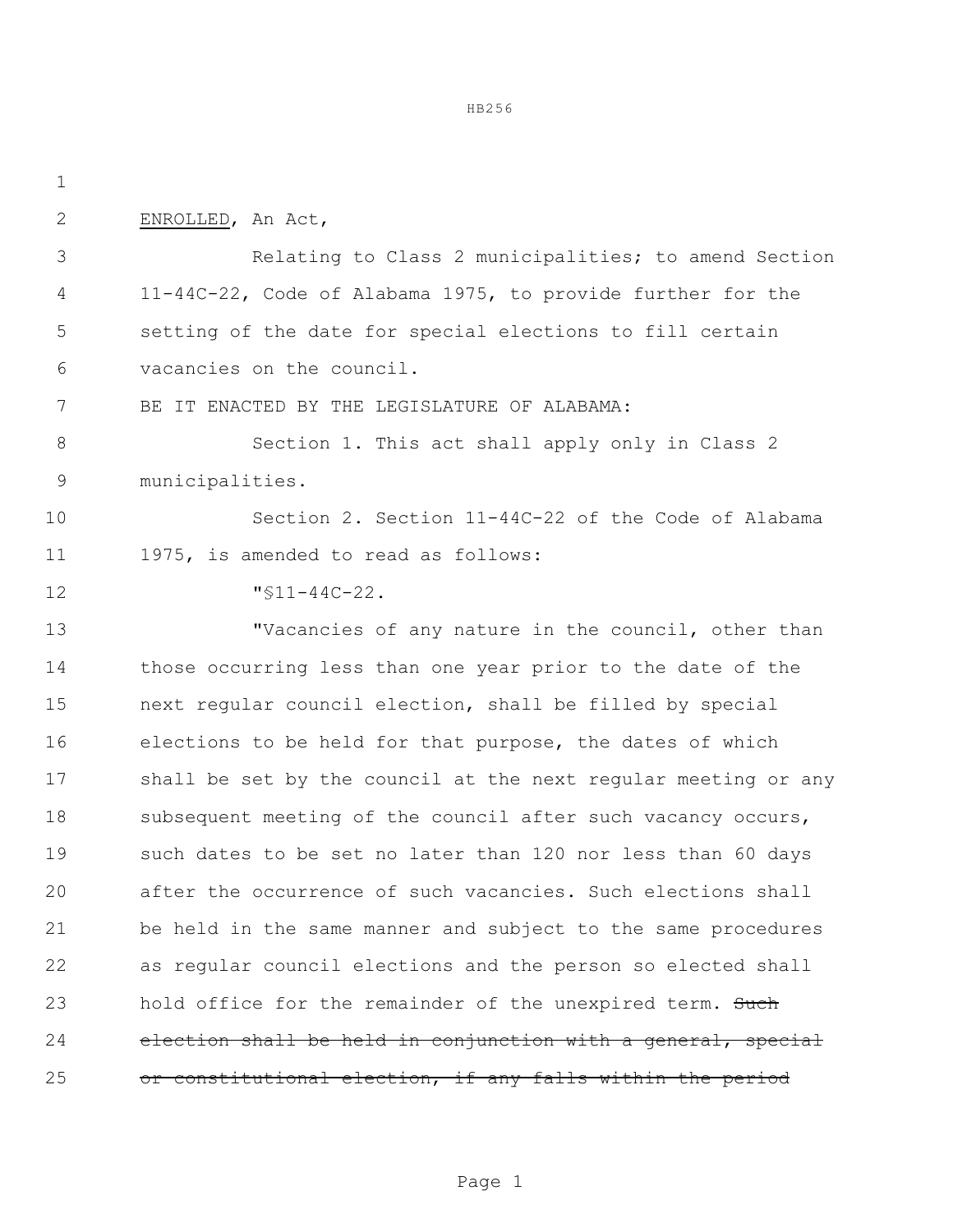HB256

| $\mathbf 1$ | herein specified; otherwise a A special election shall be      |
|-------------|----------------------------------------------------------------|
| 2           | called by the mayor on the date set by the council and shall   |
| 3           | be held in accordance with the provisions of this chapter and  |
| 4           | the general laws applicable to such city.                      |
| 5           | "If a vacancy occurs after reapportionment has                 |
| 6           | changed the district boundaries, but before the new districts  |
| 7           | take effect, the old district boundaries will remain in effect |
| 8           | for filling that vacancy.                                      |
| 9           | "Vacancies where less than one year remains of the             |
| 10          | unexpired term shall be filled by appointment by the mayor     |
| 11          | with confirmation by the council."                             |
| 12          | Section 3. This act shall become effective                     |
| 13          | immediately following its passage and approval by the          |
| 14          | Governor, or its otherwise becoming law.                       |
|             |                                                                |